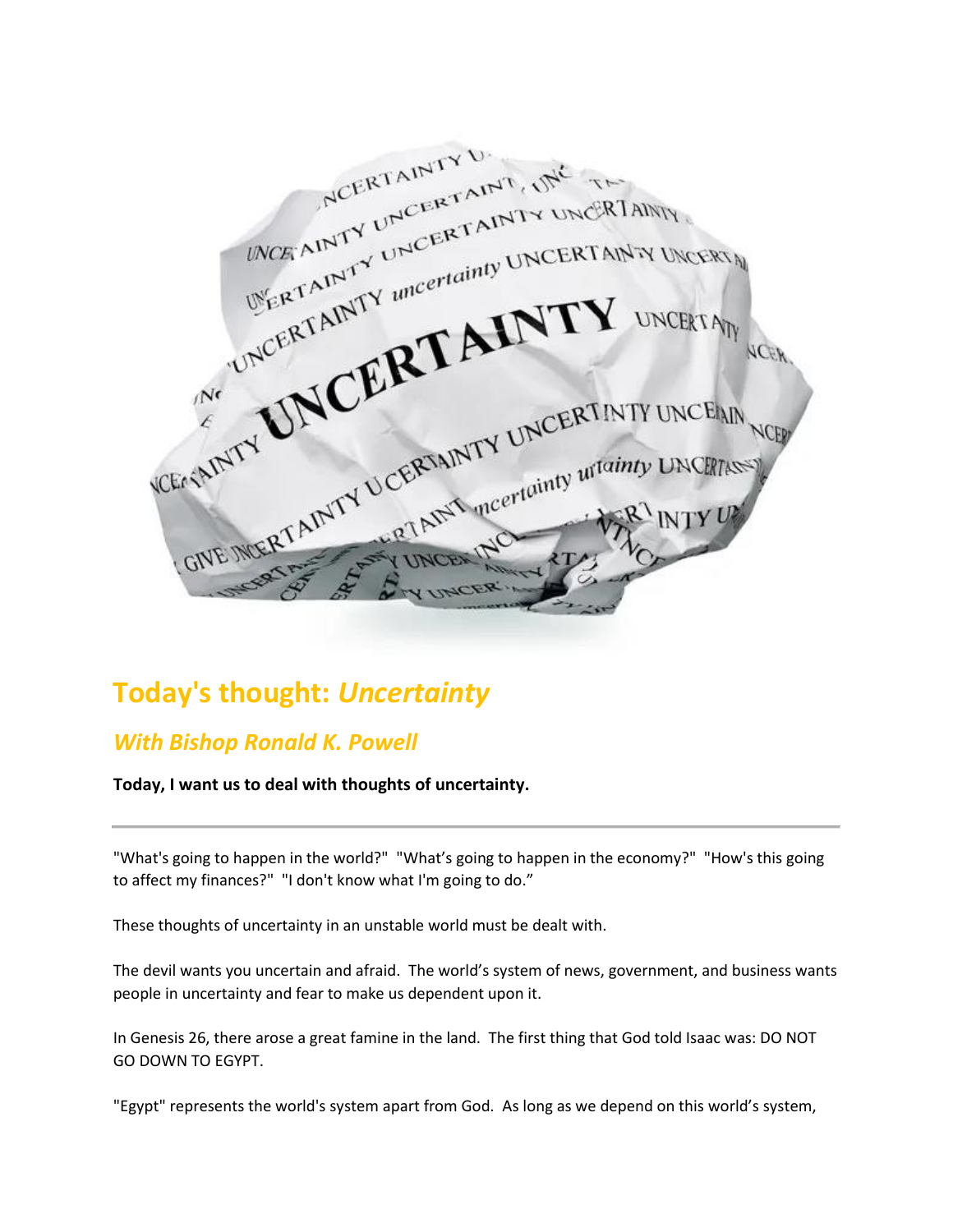we will be uncertain and insecure in trying times.

Thinking that things will be ok if the "economy" turns around will breed uncertainty as well. We must not depend on this world's "economy." Listen to the original meaning of this word: **"rules of the house."**

Well, we're not playing by the rules of the world's house. We're playing by the rules of God's House! When we do, we will have absolute certainty and assurance.

## **Let's revolutionize our thinking and fast from thoughts of uncertainty:**

- 1. Renew your mind to God's system of doing things— the kingdom of God means: His government, economy, system, rules of the house! Mark 4:26 says, "The Kingdom (system, rules of the house) of God is like a man who casts seed into the ground." Live by the system of sowing and reaping.
- 2. Realize that you can determine your future by the seeds you sow. Sow faith seeds. Sow word seeds. Sow praise seeds. Sow financial seeds. As you do, assurance and confidence will fill your heart.
- 3. Expect God to lead you by the Holy Spirit. John 16:13 says the Spirit of Truth will reveal to you the things to come. Just as God showed Joseph that famine would come; just as He showed the Magi to go a different way because Herod would try to kill them in Matthew 2:1-12; He will show you as well.
- 4. God is no respecter of persons. What He did for others, He will do for you. You must fill your mind with this truth; and expect Him to lead you. (Acts 10: 34, 35; Eph. 6: 9; Col. 3: 25; I Pet. 1: 17)
- 5. You can be certain that He called you and chosen you, therefore you will not stumble. (2 Peter 1:10) Tell yourself that.
- 6. Pray in the Holy Spirit. When we don't know what to pray, the Spirit helps our weaknesses and prays for us in our inner man, as we yield to His language. Romans 8:26 tells us praying in the Spirit means praying the Word, praying with praise, and praying with the beautiful gift of tongues. Look at this awesome verse in the Message Translation: Romans 8:26-28 says, "Meanwhile, the moment we get tired in the waiting, God's Spirit is right alongside helping us along. If we don't know how or what to pray, it doesn't matter. He does our praying in and for us, making prayer out of our wordless sighs, our aching groans. He knows us far better than we know ourselves, knows our pregnant condition, and keeps us present before God. That's why we can be so sure that every detail in our lives of love for God is worked into something good."